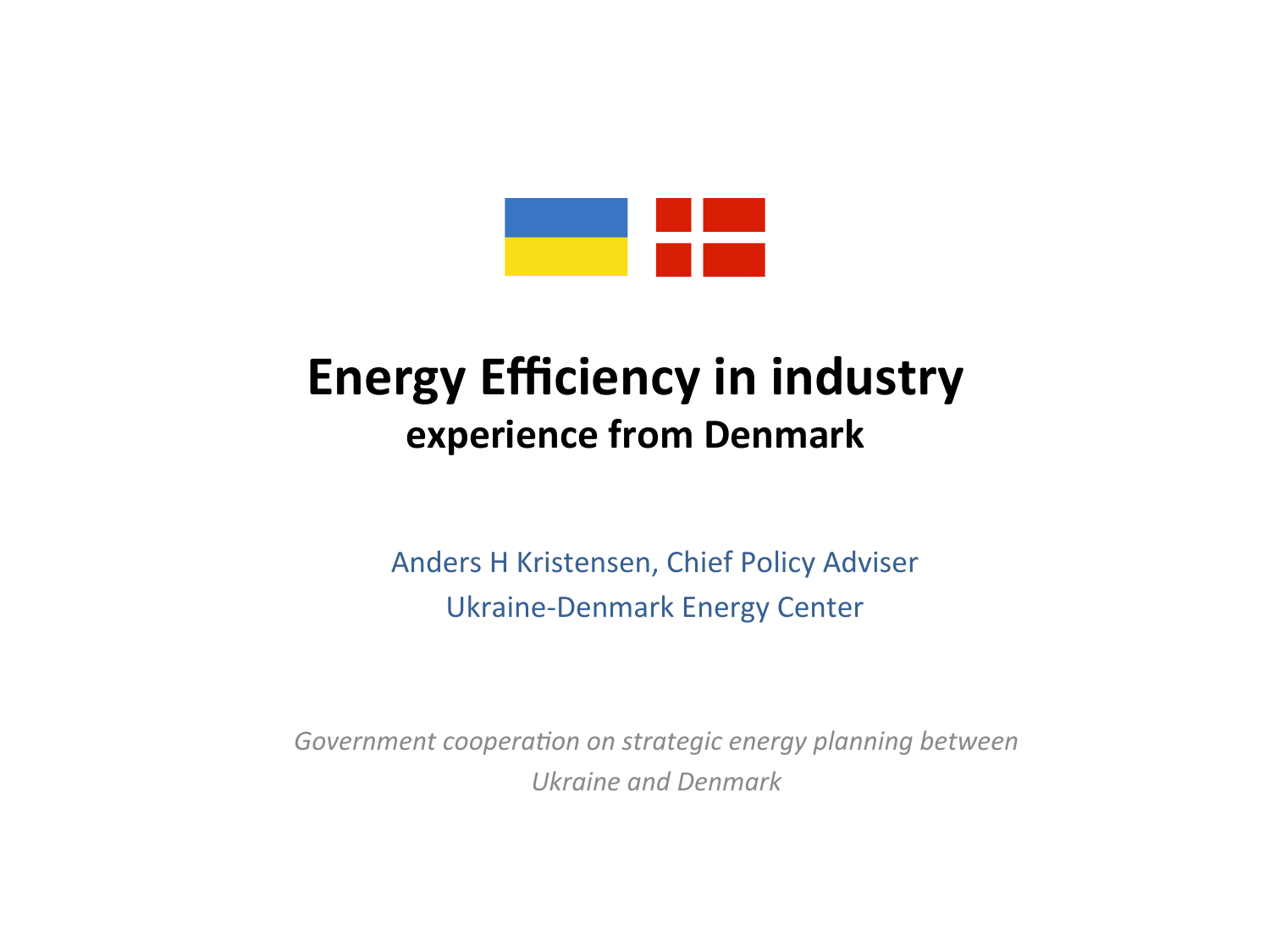# EE incentive in DK industry

- CO2 tax on energy consumption in all sectors introduced in Denmark in 1993
- Between 25 & 100 DKK/ton depending on type of consumption
- Revenue received from industry returned through tax compensations and through subsidies for investment in EE
- Precondition: Industry to enter into an agreement with Danish Energy Agency

| Table 2.1 Resulting CO <sub>2</sub> taxes DKK per ton of CO <sub>2</sub> |      |      |      |      |      |
|--------------------------------------------------------------------------|------|------|------|------|------|
| Year                                                                     | 1996 | 1997 | 1998 | 1999 | 2000 |
| Heavy process no agreement                                               | 5    | 10   | 15   | 20   | 25   |
| Heavy process with agreement                                             | 3    | 3    | 3    | 3    | 3    |
| Light process no agreement                                               | 50   | 60   | 70   | 80   | 90   |
| Light process with agreement                                             | 50   | 50   | 50   | 58   | 68   |
| Space heating                                                            | 100  | 100  | 100  | 100  | 100  |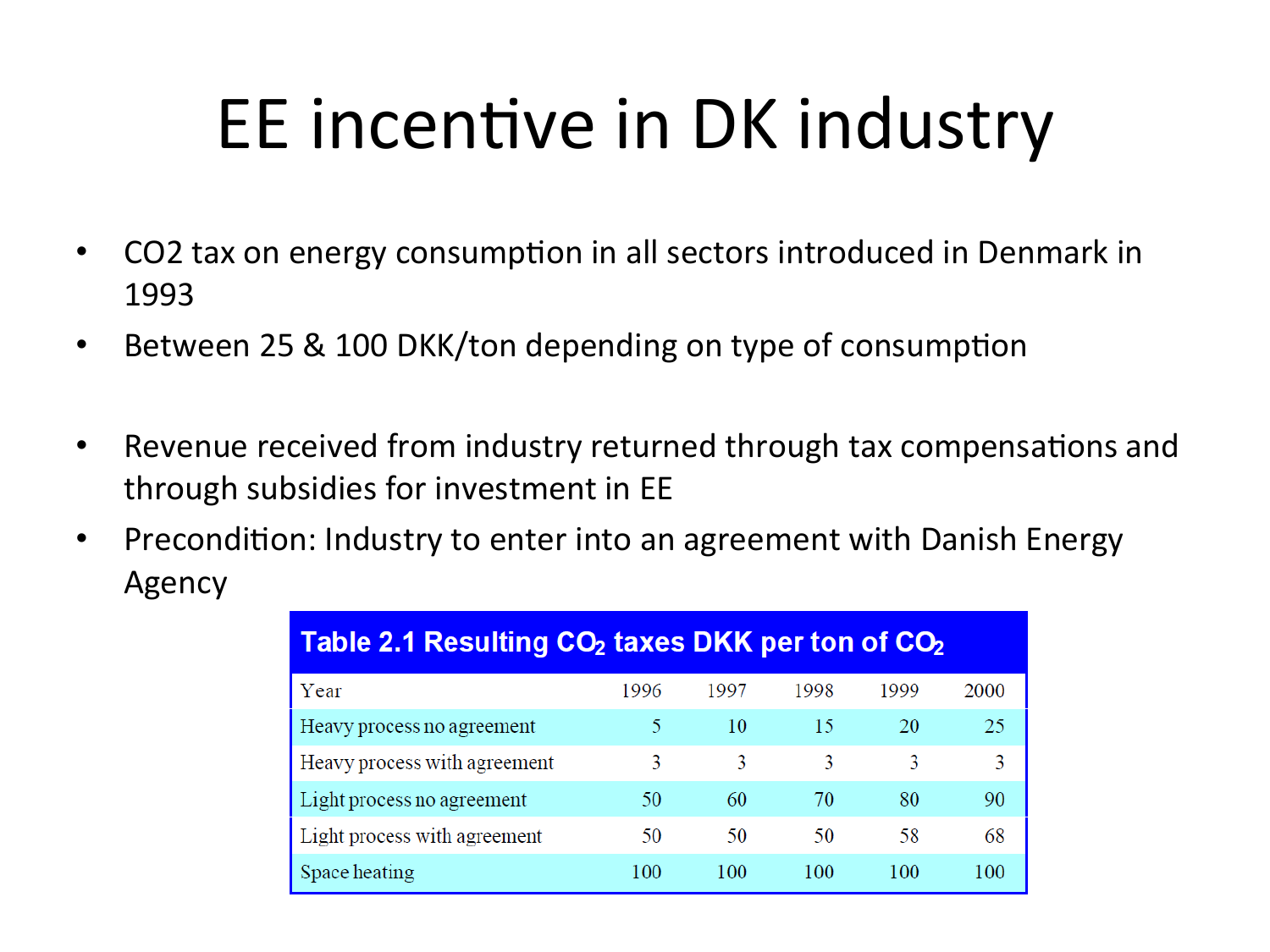## About agreements

- Agreement on Energy Audits and introduction of Energy Management Systems
- Obligation to implement EE investments with low pay back times
- Possibility to receive state subsidy amounting to 30% of investment
- Duration  $1993 2013$
- Examples of industries: sugar, malt, steel, aluminium, chemical, medical, paper, bricks and glass
- No. of agreements: ex. 370 (2000), 280 (2008) and 100 (2013)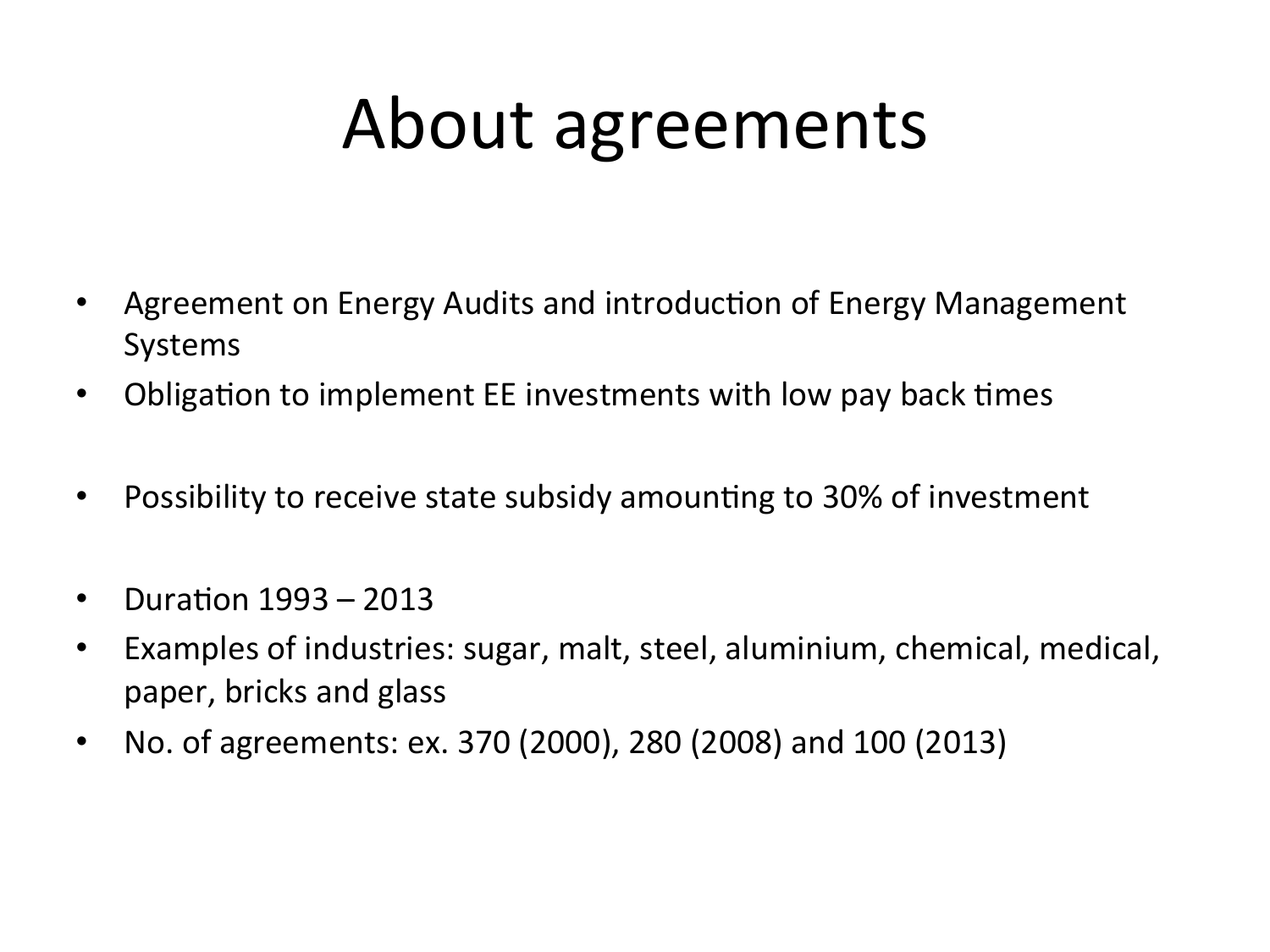#### **Stakeholders involved**

| <b>Stakeholders</b>               | <b>Roles</b>                                                                                                                         |
|-----------------------------------|--------------------------------------------------------------------------------------------------------------------------------------|
| Danish Energy Agency              | Agreements with industries, contact to tax authorities,<br>delegated tasks to accreditation organization and accredited<br>companies |
| <b>Industries</b>                 | Agreement with DEA, implements certified ISO 50001                                                                                   |
| Tax authority                     | Informed by DEA on industries entitled for subsidy                                                                                   |
| <b>Accreditation Organization</b> | Monitors the accredited companies, close contact with DEA                                                                            |
| <b>Accredited companies</b>       | Control of industries implementation of ISO 50001, close<br>contact to DEA                                                           |
| <b>Technical experts</b>          | Accompanying accredited companies certifying ISO 50001 etc.<br>at industries                                                         |
| Special experts                   | Accompanying accreditation organization when accrediting<br>companies                                                                |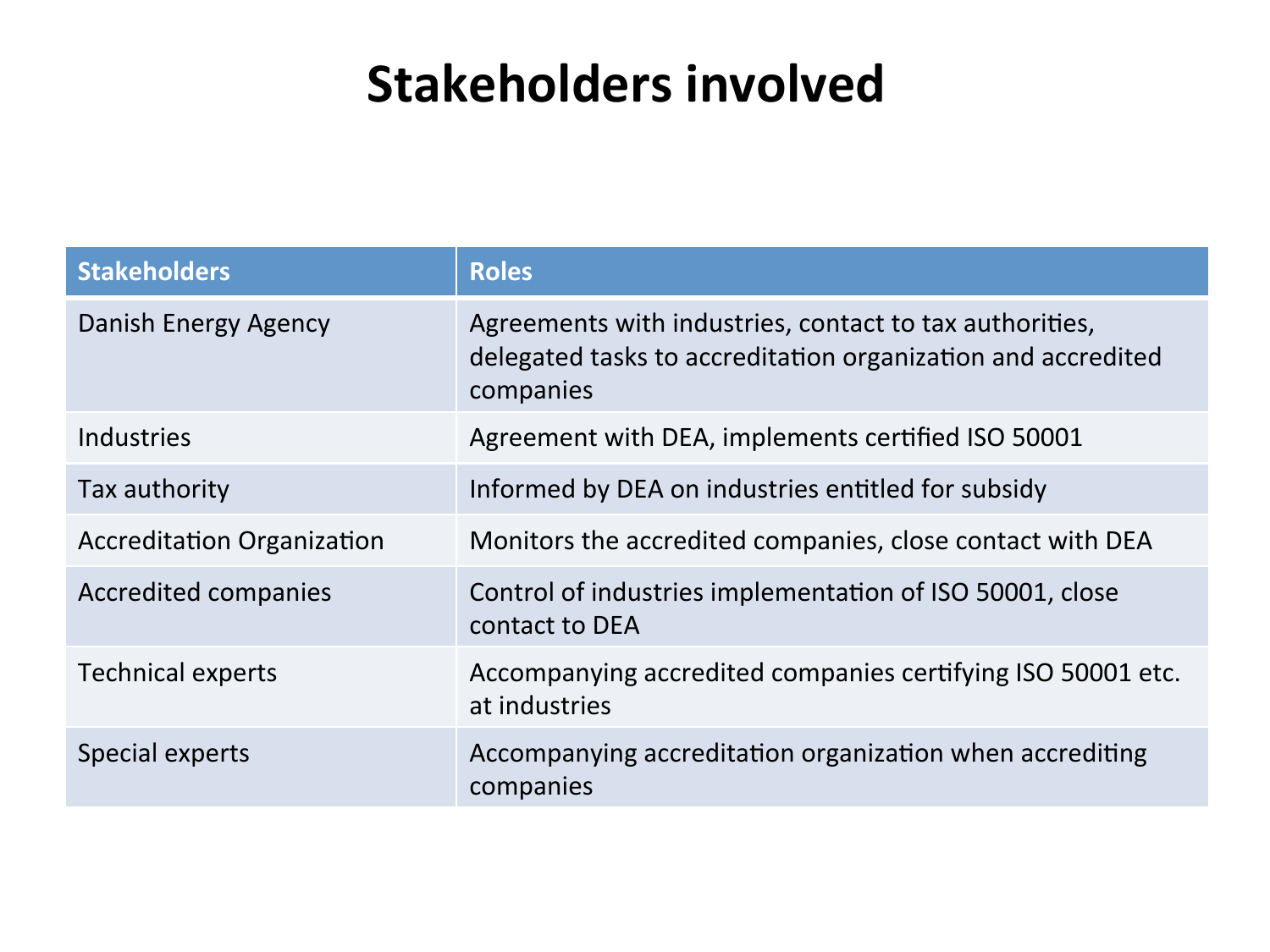## Timeline / Cost profile

- Natural delay in retransfers:
- Agreements being concluded during the first years
- Feasible EE investments identified as Energy Audits implemented
- Applications for subsidies and project implementation

| DKK mill.                             | 1999<br>1997 |                                                        |  |  |  | 1998 1999 2000 2001 2002 2003 2004 2005 Total 1996-<br>2005 |
|---------------------------------------|--------------|--------------------------------------------------------|--|--|--|-------------------------------------------------------------|
| Retransfers minus<br>additional taxes |              | $-205$ $-15$ $-25$ $335$ $175$ $250$ $355$ $460$ $570$ |  |  |  | 1900                                                        |

- Net expense for industry during first years of taxation scheme
- Accumulated retransfers to industry